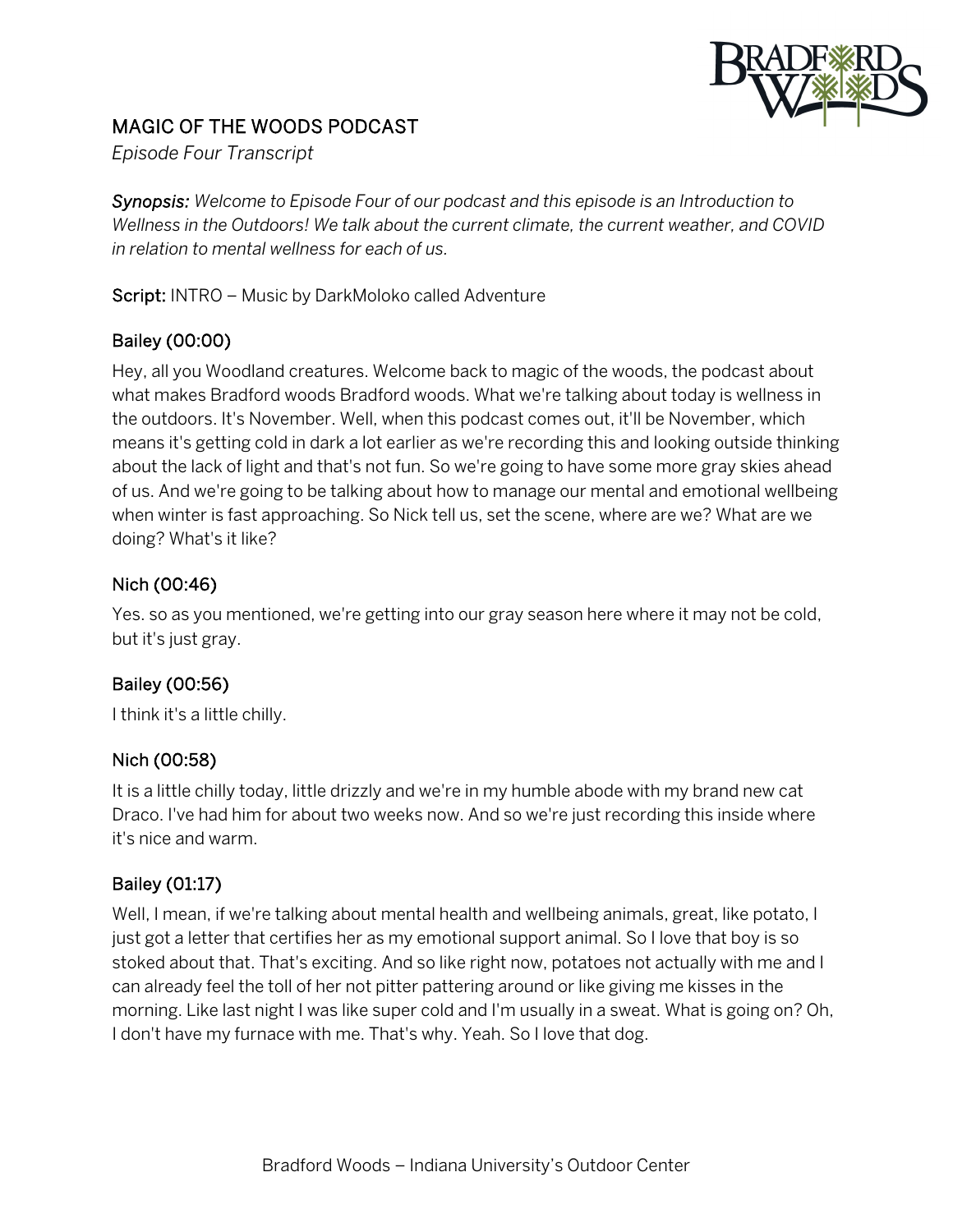

## Nich (02:00)

Yes. Love him. It'll be nice to, and that was really a big push moving into the winter. I've wanted a little animal and wanted to get settled in the house first, but it will be nice to have a little companion for the winter months as we really get into holiday breaks and things of that nature to just have someone have another living thing inside of the house. That'll just be nice to keep up with and play around with, other than just a TV or computer screen over the winter months.

### Bailey (02:37)

Yeah, for sure. Something with a little bit of a heartbeat, some blood pulls in through its bangs. Yes. Yep. For sure. Well, we're already kind of digging into it, but you know, let's deep dive into mental health. So what is it? It's our overall emotional, psychological and social wellbeing. So it's our feelings. It's how we're thinking and operating. It's how we're engaging with others around us. So if something's tanking in our mental wellbeing, it's going to be one of those three. And so yeah, Nick, talk a little bit about mental health for a second.

#### Nich (03:19)

Yeah. So all of these have probably been impacted since early 20, 20 since March when COVID really happened. Obviously, you know, we got into the core and teens and so then it was really the social, social isolation that I know a lot of people felt. Especially myself. I love one being in the office. And so my office is in a very central location. I really haven't been back in my actual office since March. I've sat in there a couple evenings, but it's just now in the COVID area. It's not the greatest because it's in a central location. So people are coming in and out. It's kind of an entranceway to one of the office buildings we have here, but I love that because then I can see people when they come in, we can chat, we can catch up. And I like being in the mix of things for COVID it's not actually that great.

#### Nich (04:16)

But then with folks being asked to work from home and dealing with a significant other or their kids or in a lot of cases, no one at all. So really feeling that isolation being in just one spot where you live and where you work and then on top of that being on your own. So it's, I'm positive that a lot of that for a lot of mental health for a lot of people was really affected, especially over the summer. When we really got into the warm season, are you used to going out with friends and hanging out and doing all the fun stuff, just being stuck inside. And as we mentioned earlier now, of course, getting into the winter when it just gets dark and gray really early, it's cold, you really don't want to go outside. You just want to be inside. And still being in the era of COVID where now again, you can somewhat go outside, but it's a little bit more difficult and it's more time consuming. And there's a lot more planning that goes into it when you want to go outside and hang out with friends and, you know, refresh yourself from that.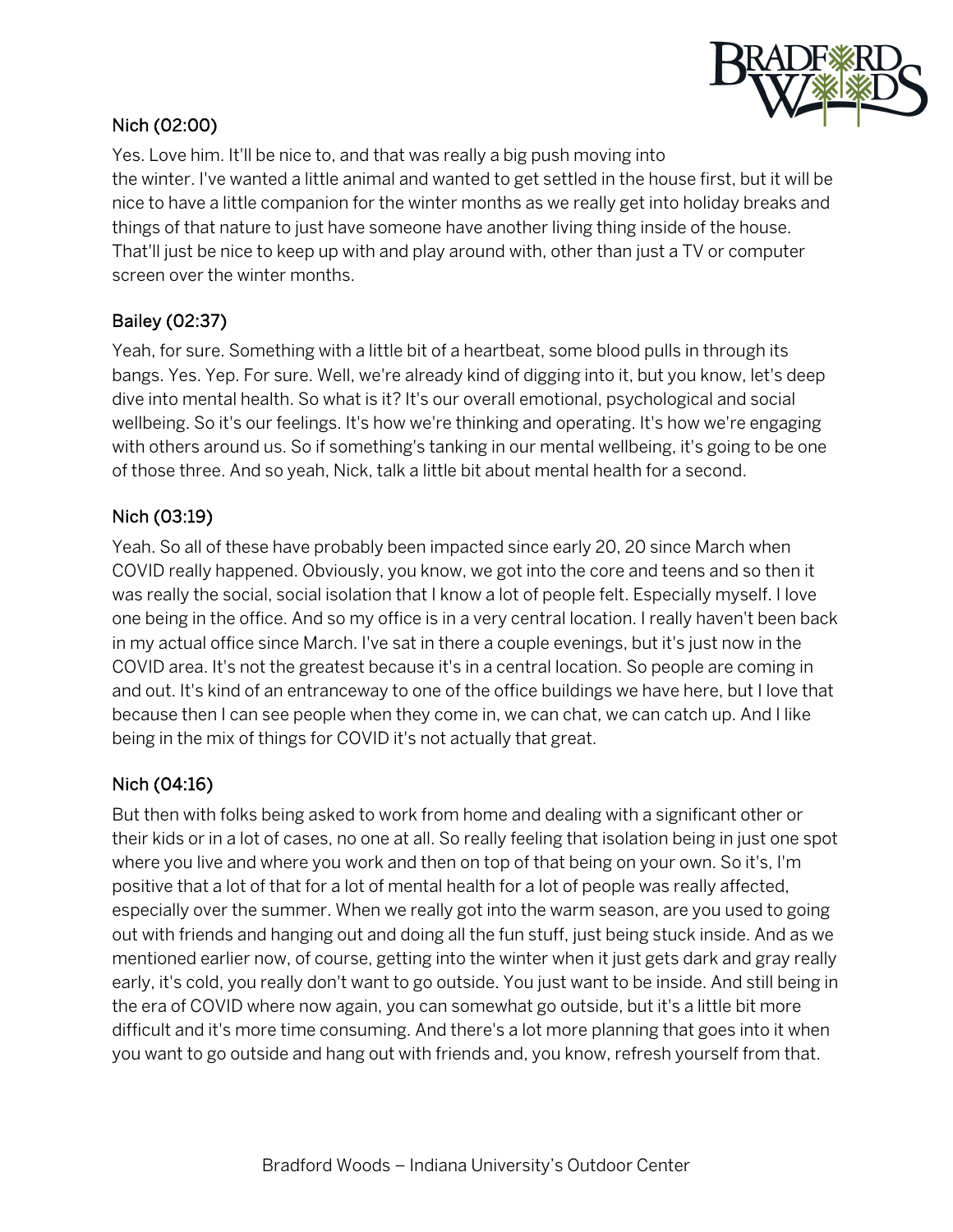

## Bailey (05:26)

Yeah. I feel like I just had this weird realization of, Oh my gosh, we're still in it. I feel like my whole mood and like gaze just completely shifted into this. Oh my gosh, I'm going to have to start processing all of this.

#### Nich (05:45)

Yes. You can't look outside and see it to be really sunny. And the birds are flying around and it's just a beautiful day outside, which for a lot of people can have a positive impact. But now looking outside all the leaves around the ground it rained, it's not currently raining, but it's supposed to rain today here. And so it's just wet and cold and dreary.

### Bailey (06:07)

Yeah. I mean, I remember back in February, you know, this is I'm in my second year here. It's kind of hard when you come in at like, when you're used to an academic calendar one, right. You know, the start of the year's fall. It sort here. It's not January, but you know, you come in at the end of may also. So it's like right before camp season here. So, you know, shifting all of these things. But this past February was my first February. And I remember talking to the streets and we're outside in the yard. The kiddos are playing, I'm sure like potato and Aldar running around or something like that. And I'm talking to them and out of nowhere, it's like, I haven't seen sun in a month and we're about to get back into that. And I'm less than thrilled about that.

#### Bailey (07:04)

So less than their loss, especially like, you know, going back to this COVID thing. I think we talked about isolation. The folks who live here had a very unique experience with COVID because one, we live at Bradford woods. We're already isolated from the Martinsville community, the Morrisville community, the indie community, the Bloomington community, we're already isolated. Then we don't have groups. We don't have our seasonal staff. And for almost all of us on property, it's, it's literally just us. Like there, there is a family who lives here and then there's everybody else who is their own individual family. I believe all of us had this mindset of protecting Bradford woods. And so protecting the bubble and that meant we didn't get to go travel and see our families or quarantine with our families. We became our own family. Yes. I feel like it was, I was okay when we first started, because there was just so much to do and like tear down like the courses and get them all cleaned up and get everything set.

#### Bailey (08:22)

Cause you know, we weren't about to use our stuff for months. So making sure everything's set and then like getting into this weird groove of like, how do we do this? What do we do? Cause there was so much that we needed to communicate with partners and clients and campers. Oh my gosh. I just felt like we were go, go, go, go, go, go, go, go, go. Yes. From the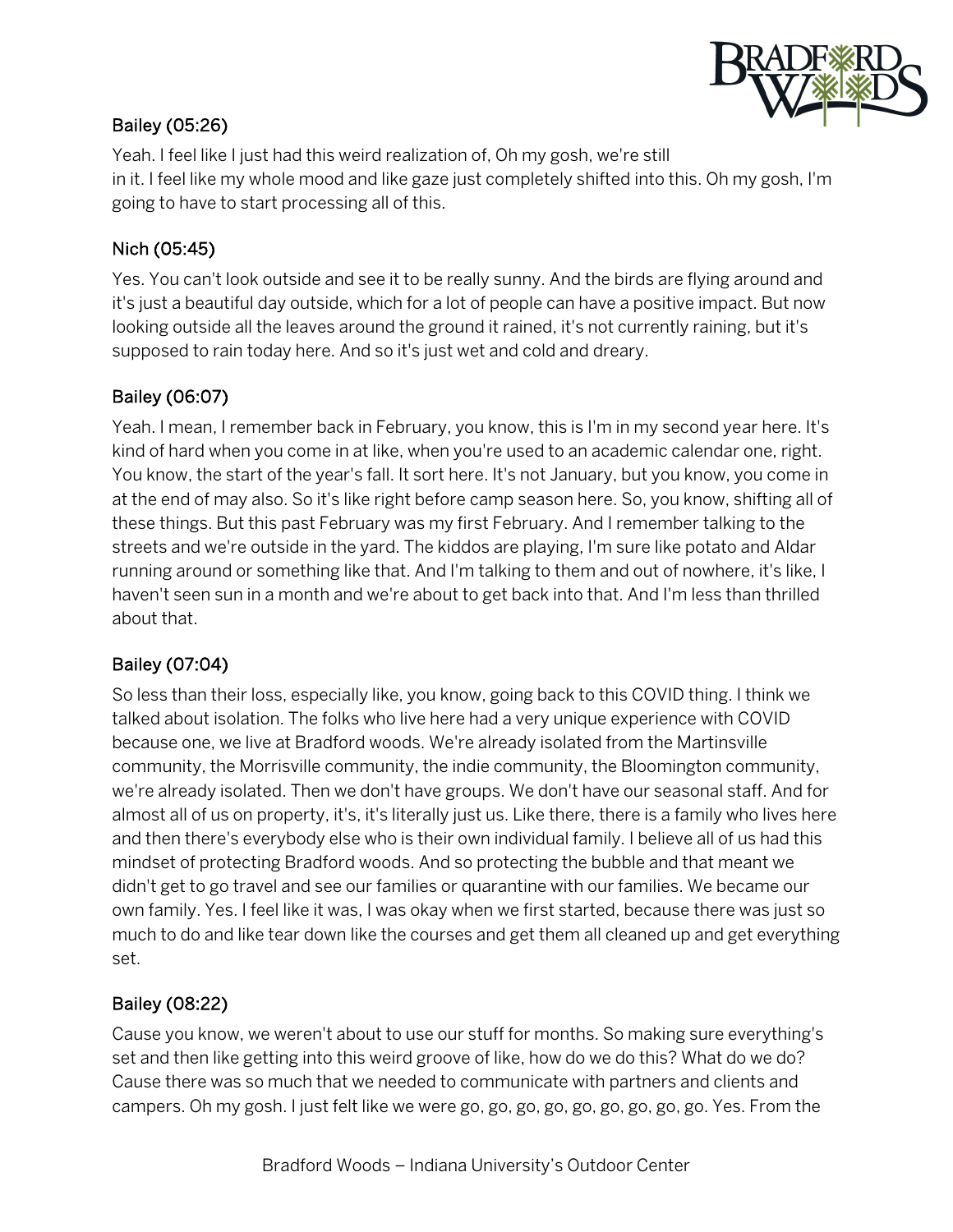

moment we learned, we weren't going to get to operate. And then for me may hit, you know, my first birthday here in isolation and I'm a big birthday person, but it was just kinda like, well, dang, I don't even get the opportunity to like celebrate if I wanted. Like, and that was just taken from me. Granted, I think I would have been like celebrating with a longstanding client if we had had a typical, but you know, that's at least with people.

# Bailey (09:14)

And so everything was just kind of hit, like my workout routine was different at the time. And you know, I could really only be doing like some body weight stuff and I missed the gym. That was my community. And you know, I wasn't getting to like rock climb, like I was used to doing and seeing people and like, if I wanted to go like hang out in Bloomington, Bloomington was a stinging ghost town. Like I wasn't going to work for me. So like may is when my mental wellbeing started to take this like turn of all right, I got this, we're in survival now. It's like, I've been in survival for so long. I'm so tired. This is all just now hitting Holy cow. So I got me a therapist and my therapist and I are six months strong. We're going well, it's beautiful. But doing like, if I didn't live here at Bradford woods, I don't know what I would have done because I got to do the natural remedy for depression, which is literally be outside. We had the woods, like we could be outside at any point. We wanted hiking, walking my dog, like getting that natural sun to boost the mood game-changer life saver type of thing.

## Nich (10:35)

Definitely. I think one of the ways that I really engage in mental wellbeing is hanging out with friends. And so that was, again, going back to earlier conversation, that was the biggest thing for me was not being able to see people. I travel so often to see friends who live out of state. I try once a month to visit my best friend in Columbus, Ohio. And so that was all put on a standstill going into the summer, but living here having pretty much a twenty-five hundred acre backyard, even though we are spaced out on property and our houses that those of us who live on here we are pretty spaced out, but it was those times when I would go hang out with Nicole and we would, you know, physically distance and walk her dog and just spend some time outside chit chatting and, you know, doing that during quarantine or the time we would all go down to the beach and just lay out on the dock or on full floaty using, you know, spread apart on the beach or out in the water, having those experiences.

## Nich (11:34)

I think for me really helped because we could do that here and do it safely. So that was super nice here. Cause again, I'm a very social person and I love interacting with other people and that was just kind of lost. But I think that helped me through the summer really was just having those little connections and taking a step back and also realizing that I don't have to see everyone every day. I think that helped as well because it's typically like when we were in the office, I'd spend probably half an hour to an hour walking around saying hi to everyone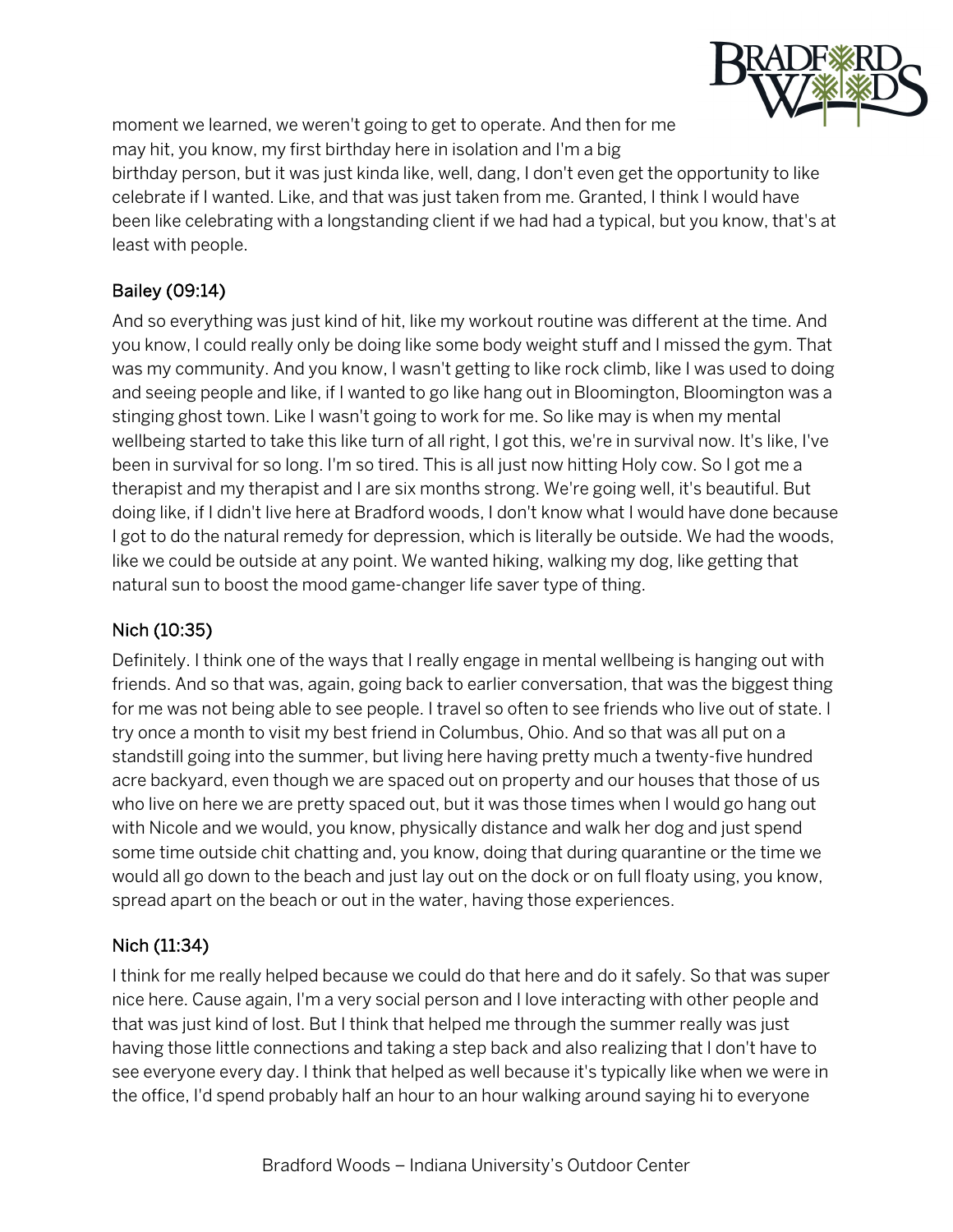

catching up almost every day, just because that was what I wanted to do just to build rapport and friendships and connection and also just refill my energy levels. So just going around and chatting with everyone. So realizing that, yeah, I can still do that, but it's just going to look a little different for me. Yeah. Definitely something to acknowledge and accept, especially in this time,

## Bailey (12:19)

Which takes a while to do as well. I think like the distance between acknowledge and accept yes. Can be so great for some people, but so short for others. I will say one thing that I'm grateful for when it comes to this quarantine is one like growing the relationships that I have here at Bradford woods. But you know, not that I had lost contact by any means with folks who are important to me in other realms of my life, but really getting to reconnect with my other friend groups. So I name all of my friend groups. So we have the rodeo that we've talked about. We have another group here on property to be determined name-wise but I have my Texas forever group. We're all of us went to grad school together and almost all of us are not in Texas except now half of us are back in Texas and the other half still not in Texas.

## Bailey (13:24)

So we're Texas forever ish. And then I have my XO XO gossip memes, which is a great group of well, it's two women that I grew up with and we really reconnected over this quarantine. We'd always stayed in contact, but we're talking a lot more regularly regularly now. And just having specifically those wow five women in my life who have really shaped me has enhanced my mental wellbeing because I have that social connection that I grew up with, which is so special. But really the emotional conversations that we get to have of here's what I'm experiencing, here's what I'm going through. Here's what it looks like out in Baltimore or New York city or Arlington or Austin or LA like they're all over the place. So, you know, kind of getting that perspective of we're all in this collective experience, experiencing something so different.

## Bailey (14:23)

It's wild. The, I think that social aspect I'm maybe not a lot of people expected to be impacted during quarantine or really understood how important socializing is to our mental wellbeing. I'm an introvert at the end of the day here at work. And like when I'm done, I'm done, but now it's like, I need people, you know, my day from 7:00 AM to 9:00 PM, isn't hundreds of campers running around. It's wishing for hundreds of campers to be around, which is so different. And so I'm not as socially exhausted when I go home. So I'm like itching.

## Nich (15:03)

Yes. Yes. Well, I think another thing along those lines, like reconnecting with like some of your old friends and colleagues that I think with in like social wellbeing and mental health, I think that's, I don't want to speak for everyone. But I know from a lot of the friends that I've talked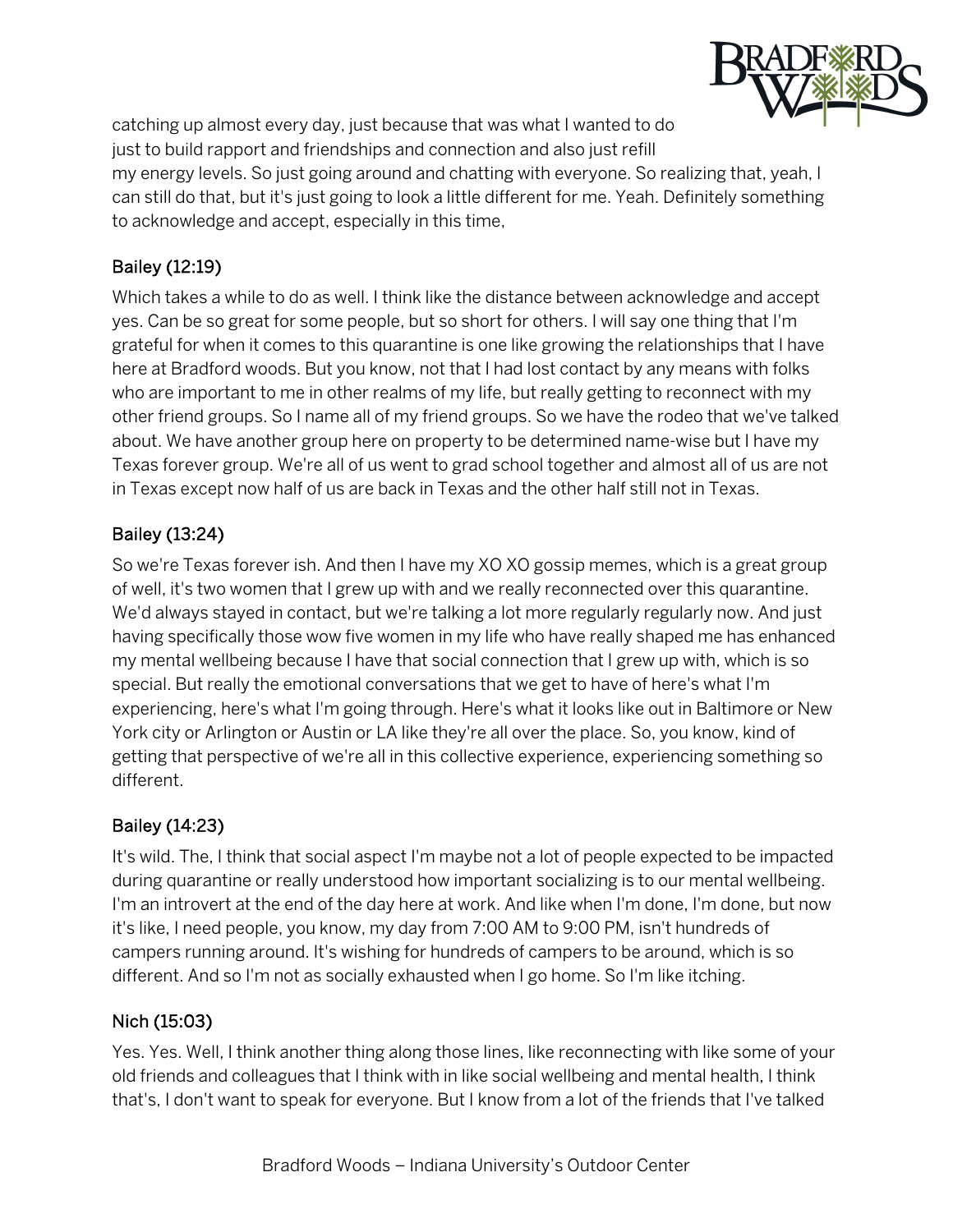

to, I think that's heightened during quarantine and COVID because you are, you want those personal connections. You want to see your friends,

you want to talk to your family. And for those who would see family every day or every week can see friends every day or every week, not being able to do that, but finding a different way to reconnect and refill those sections of your mental health. If it was, you know, like for me, I want to be social and that's what helps me cope. And that's what, you know, refills me finding different ways like meeting on zoom or, you know, Marco polo the app on the phones.

## Nich (15:59)

You know, some of these things face times texts, phone calls was much more prevalent for me. And I noticed for a lot of people and a lot of my friends as well, reconnecting with family, just like calling every week, calling your aunt that you really didn't talk to all that often or would only see it holidays calling them and asking them like, Hey, how are you doing? How is like my cousin doing and all the kids and, you know, having those reconnections and those social connections, they're just in a very different way. I know I did a bachelorette party on zoom.

## Nich (16:34)

So having those connections with those friends, even if you can't travel, but still being able to, you know, have them put a smile on your face and connect and at least see one another, even if it is through a screen that's a lot more than a lot of people were able to do over quarantine or are able to do period with busy lives or whether or not they're in another country. So just having those times to connect with those people definitely I think was a lot more and people actually try to have those connections and try to catch up with friends and family. Yeah. So yeah,

# Bailey (17:12)

I mean, when we think about it at the end of the day, our brain is one of the most important components of our body. So if we're not taking care of our brain, if we're not taking care of our mental wellbeing, you know, it's going to affect our everyday lives. And so there's that intersection of the emotional, psychological, and social components that make up mental wellbeing. And so, you know, we, we talked about it briefly, but one of the most natural ways to increase mental wellbeing and to take care of our brains is to be so getting some of that sun that warmth on whatever level of warmth it might be. Whether it's a sunny end of October day or a sunny June day sun is some so making sure that we're spending time outside, you know, really each day, I think that's important to get some of that fresh air.

## Bailey (18:11)

So you're not cooped up outside all day, like taking a walk around the block or the park or with some friends at that, you know, physically distant mask situation. That we're all I think we can all just assume that we are following mask protocols all of that good stuff, but falls here,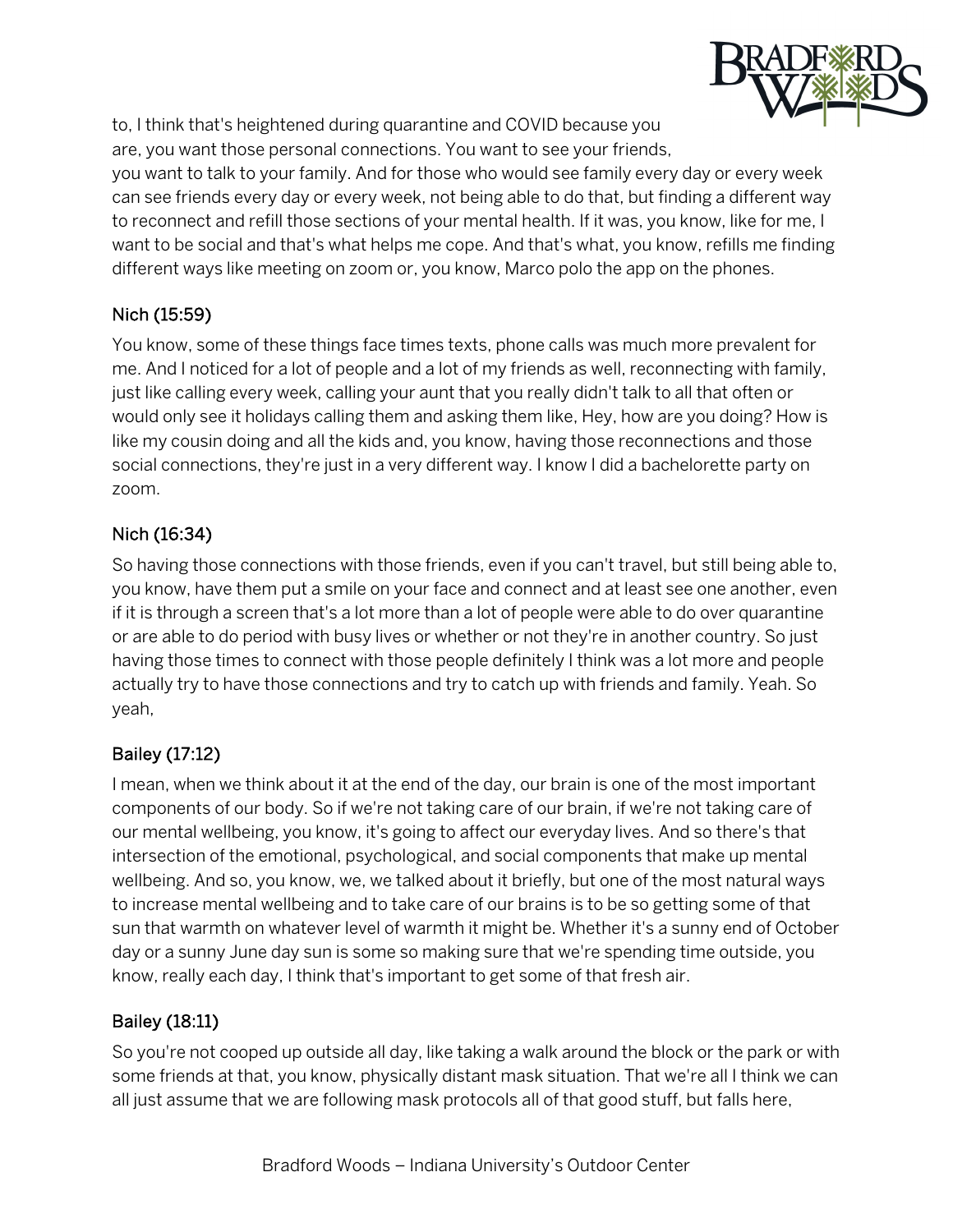

granted we're getting on that tail end to fall, but, you know, grab that cozy sweater, maybe some hot cider or some hot coffee, take a walk

outside and enjoy it, but really that's kind of it for our intro to mental wellbeing. So kind of like with the other ones, we'll do this intro episode before we really start getting into the nitty gritty details of what all of this really means when it comes to wellbeing for this one, our identity development, stuff like that. So yeah, that's all for now regarding mental wellbeing. We'll revisit this topic and talk about specific ways to keep up with mental health. So Nick, what's something that you're going to focus on mental health wise in the next few weeks.

## Nich (19:19)

Yes. So I think the next few weeks for me is really working on the like psychological side of things. So now that we've gotten back into, we had like three months, four months where we just did nothing. We were still working, but it's computer stuff. And so then switching into pretty much full on work mode for another couple of months. Having program after program, after program, we're all wearing different hats, working food service and housekeeping and maintenance along with all of our daily jobs, plus some as well. So going out and like we sat this morning and I learned about aquatic life and wildlife, some of those curriculums and lessons because I'll be teaching here in a couple of days when we go to Belle or an immediate here in Martinsville,

# Bailey (20:11)

Specifically it Jimmy Nash city park with bell intermediate.

# Nich (20:17)

So getting outside not in a school, but in a park and so changing from doing nothing to now doing as much as we can to get by and to help out with all the other departments and programs as needed and where we are needed, but now getting into the slower season. That's something that I really want to work on is the psychological side of, okay, it's okay to not be that busy, you know, and getting into the rhythm of focusing on like my wellbeing in my brain and, you know, going through again from acknowledging and to accepting that point of, you know, really getting into the winter when everyone's leaving to go hang out with families and we're slowing down a bit, but it's fine if I'm not in the office every day and seeing people, because again, I've gotten so used to running into the office and saying hi to people, you know, working on stuff that I need to do, working in the kitchen, seeing all the campers and all that other stuff that have been here, which has been great for me.

# Nich (21:14)

But now we're getting back to like the summer months per se, here where we don't have that many programs and people are going on trips for the holidays and, you know, we've got our closed down in December. So working through some of those things on my end, inside the, inside my brain so that I'm not just like, I don't know, I'm not just shut off because I don't see